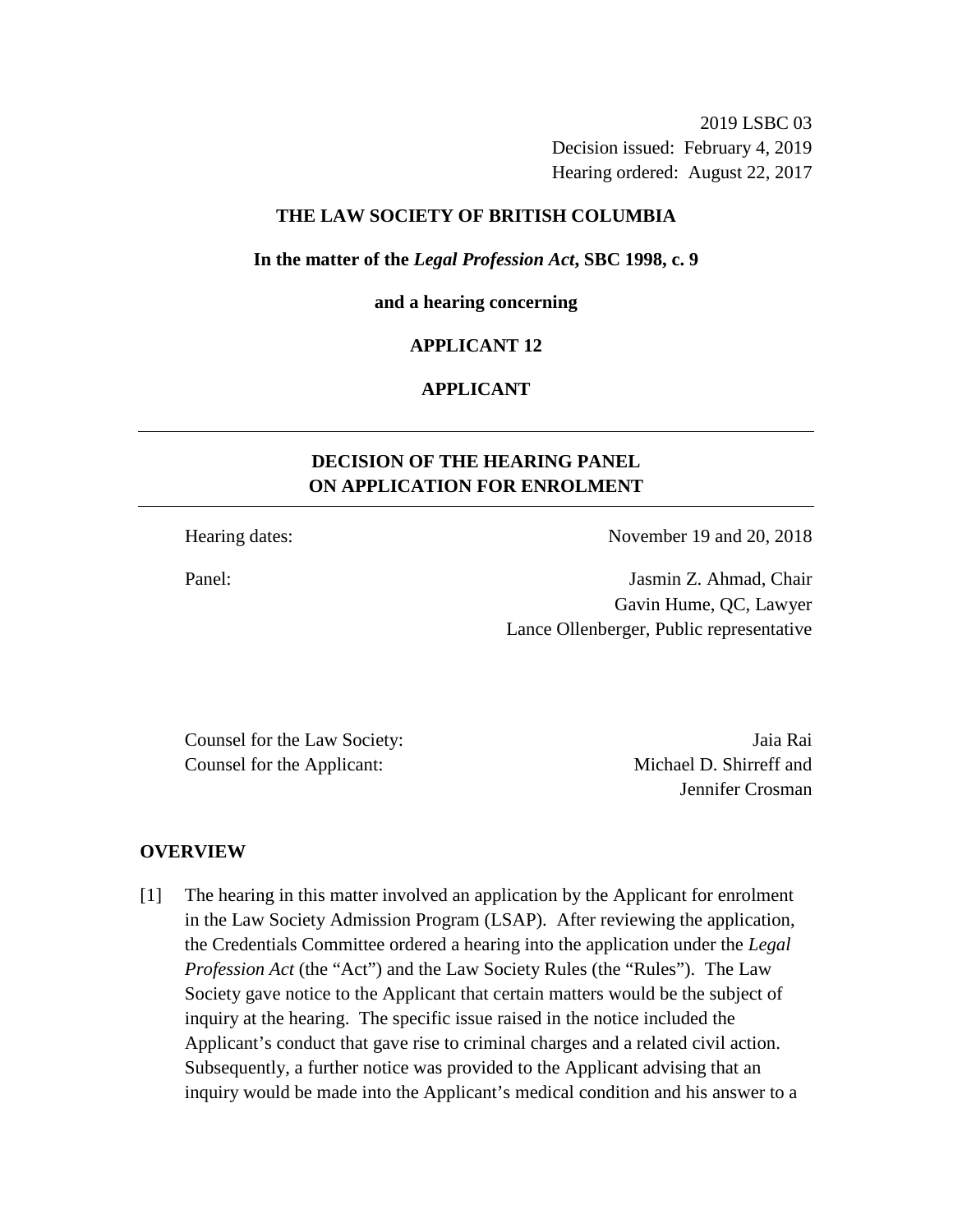question with respect to his medical condition in his application for enrolment in the LSAP. In addition, and during the course of the hearing, an issue arose with respect to an Immediate Roadside Suspension (IRS) of the Applicant and the consumption of alcohol by the Applicant prior to that suspension.

- [2] The question to be determined at this hearing is whether, in the circumstances, the Applicant meets the criteria of good character and fitness required for enrolment in LSAP as set out in section 19(a) of the Act.
- [3] Pursuant to section 22(3) of the Act and Rule 2-10(3), the Panel must do one of the following:
	- (a) grant the application for enrolment;
	- (b) grant the application subject to conditions or limitations that the Panel considers appropriate, or
	- (c) reject the application.
- [4] When considering whether the section 19 criteria are met, it is necessary to focus on the character and fitness of the Applicant at the time of the hearing. The onus is on the Applicant to establish his good character and fitness at the time of the hearing, on a balance of probabilities.
- [5] At the hearing, counsel advised the Panel that they had agreed upon a draft order that set out various conditions to be complied with if the Panel concluded that the Applicant was of good character and fit to be an articled student. After the hearing, the draft consented to by the parties was provided to the Panel.

## **BACKGROUND FACTS**

[6] The Applicant is a BC resident. Commencing in May 2004 until 2014, the Applicant worked in the family business, ultimately as Operations Manager. He graduated from Simon Fraser University in 2011 with a Bachelor of Arts degree. While at Simon Fraser University, he was active in the Political Science Student Union. He subsequently attended Bond University in Australia, obtaining a Masters degree in Criminology in 2013 and a Juris Doctor degree in September 2015. While at Bond University, he was active in the Peer Mentorship Program of the Canadian Law Student Association. He was also active in the Queensland Public Law Interest Public Hearing House as an administrative law clinic volunteer in 2015.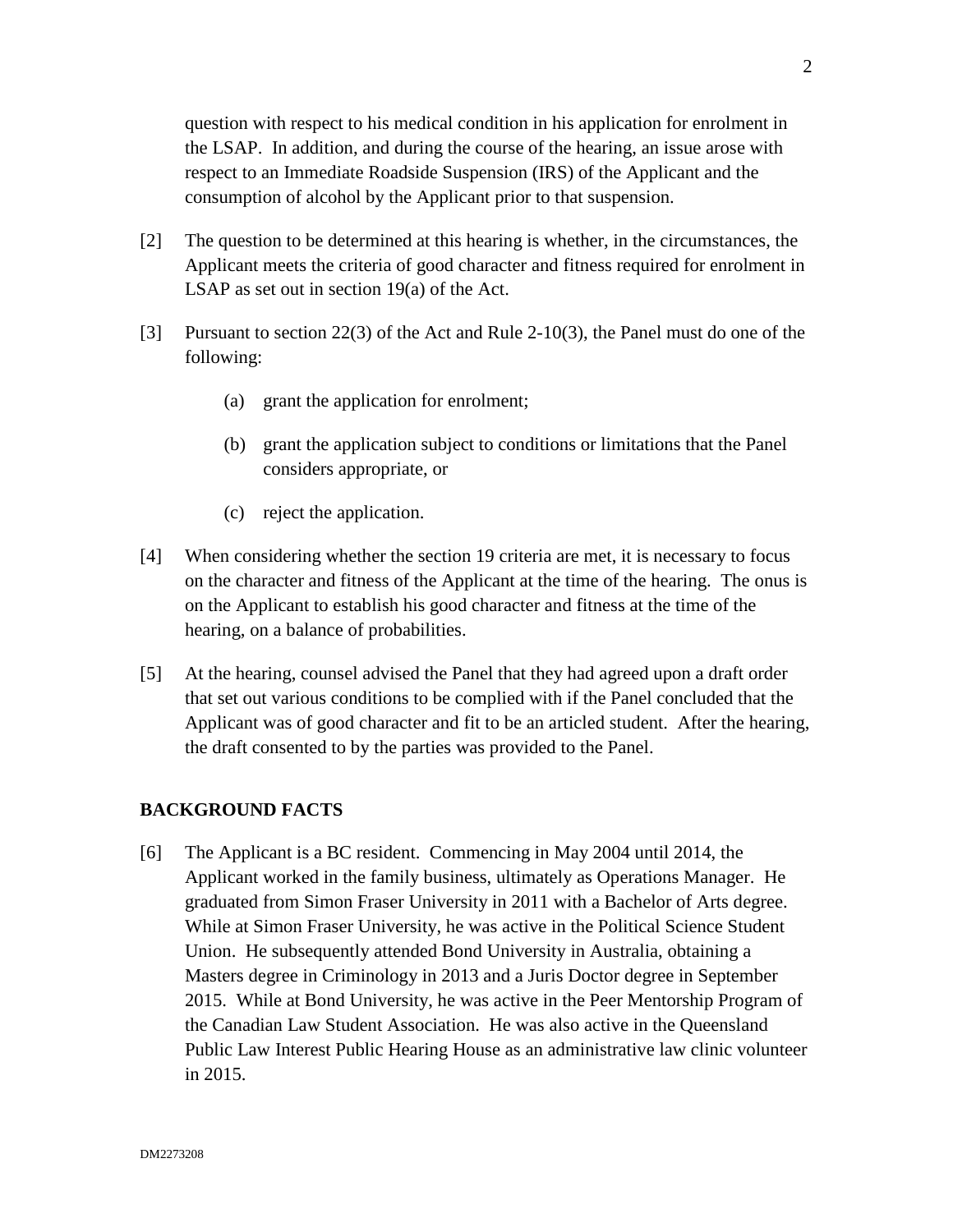- [7] From November 2015 to December 2016 the Applicant worked at a constituency office.
- [8] The Applicant's law degree was approved by the National Committee of Accreditation of the Federation of Law Societies of Canada in July 2016. The application for enrolment in the Law Society's Admission Program was filed in March 2017. In the application, the Applicant answered yes to the question as to whether he had ever been charged with any crime or offence. He also answered yes to the question as to whether there was an outstanding civil action against him. He provided the documentation with respect to the criminal and civil matters. In June 2017, he was asked by the Law Society to provide, and did provide, a detailed written narrative describing the circumstances leading up to and surrounding the criminal matter as required by the application.
- [9] While his application was pending, and with the consent of the Law Society, the Applicant volunteered with the [a law office].
- [10] After a review of the application, the Credentials Committee ordered a hearing under Section  $19(2)(c)$  of the Act. [A lawyer] requested and obtained permission to employ the Applicant as required under Rule 6.1-4(f) of the *Code of Professional Conduct for British Columbia*.
- [11] The criminal charges and the related civil action arose as a result of the following circumstances. On October 15, 2011 in Surrey, the Applicant and his father, accompanied by two friends, were proceeding to a restaurant to meet with the Applicant's aunt, who was in a meeting with another individual, ND, with whom she had a business arrangement that was to be discussed. As they approached the restaurant in the Applicant's vehicle, with the Applicant driving, the Applicant's father advised him that ND was leaving the restaurant and urged the Applicant to follow ND. As a result, the Applicant gave chase in his vehicle. During the chase, the Applicant drove in an erratic manner, ultimately hitting ND's vehicle, resulting in the Applicant's vehicle rolling into the ditch. The Applicant was arrested and charged with operating a motor vehicle in a manner that was dangerous to the public contrary to the *Criminal Code*, committing an assault, using a weapon and in particular a motor vehicle contrary to the *Criminal Code* and uttering a threat to cause death or bodily harm to ND contrary to the *Criminal Code*.
- [12] On January 8, 2013, the Applicant pleaded guilty to the dangerous driving charge. Counsel then spoke to sentencing. The Applicant was fined \$2,000 and prohibited from driving a vehicle for a period of one year.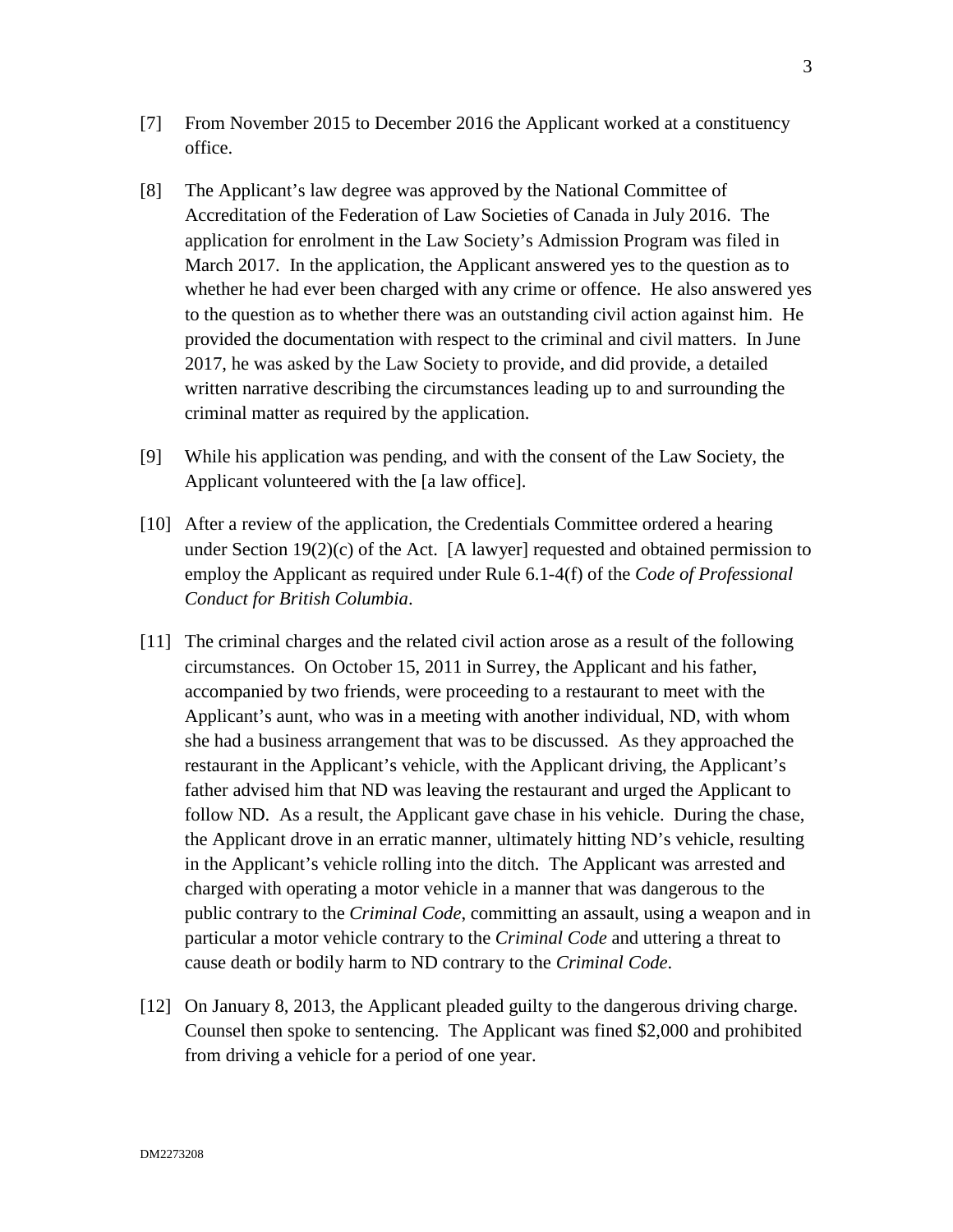- [13] In 2013, a civil claim for damages was commenced by ND. The Applicant has acknowledged that he is personally responsible for any damages sustained by ND.
- [14] As a result of the review of the materials provided with respect to the driving incident, the Law Society made further inquiries about the medical fitness of the Applicant. As a result of those inquiries, the Applicant submitted a medical report from his family physician and agreed to an independent medical examination. The medical report revealed that the Applicant had battled depression, and had other health conditions that were currently being managed but would require ongoing treatment. The independent medical examination report concluded that he had major depression that was currently in remission as a result of medical treatment. In addition, the report concluded he has ADHD, again controlled with medication, as well as a substance abuse disorder with respect to alcohol, also in remission.
- [15] The Law Society obtained the clinical notes of the Applicant's doctors. Those notes indicate the Applicant continued to struggle with depression, ADHD and alcohol abuse, all of which impacted his performance at work from time to time.
- [16] The Law Society also raised concerns with respect to the character of the Applicant due to the Applicant's negative answer to the medical fitness questions in his application for enrolment.
- [17] As a result of the information obtained during the course of the further inquiries, an amended Notice of the Circumstances to be inquired into at the hearing was provided to the Applicant's counsel. They are summarized as follows:
	- (a) The Applicant's conduct that gave rise to, and the circumstances surrounding, his criminal charges and related civil action;
	- (b) The extent to which the Applicant's medical conditions raise any concerns regarding his fitness, including the need for any conditions of enrolment if we were to conclude that he has otherwise met the section 19 tests for enrolment; and
	- (c) The Applicant's state of mind regarding his answer "no" to the question as to whether or not he had any existing condition that was likely to impair his ability to function as an articled student.
- [18] Subsequently, the Law Society was advised of a further incident that was reviewed during the hearing. On December 10, 2017 the Applicant and some friends went to dinner at a restaurant. The Applicant was the designated driver that evening. The Applicant testified that he consumed three drinks and a beer over the course of the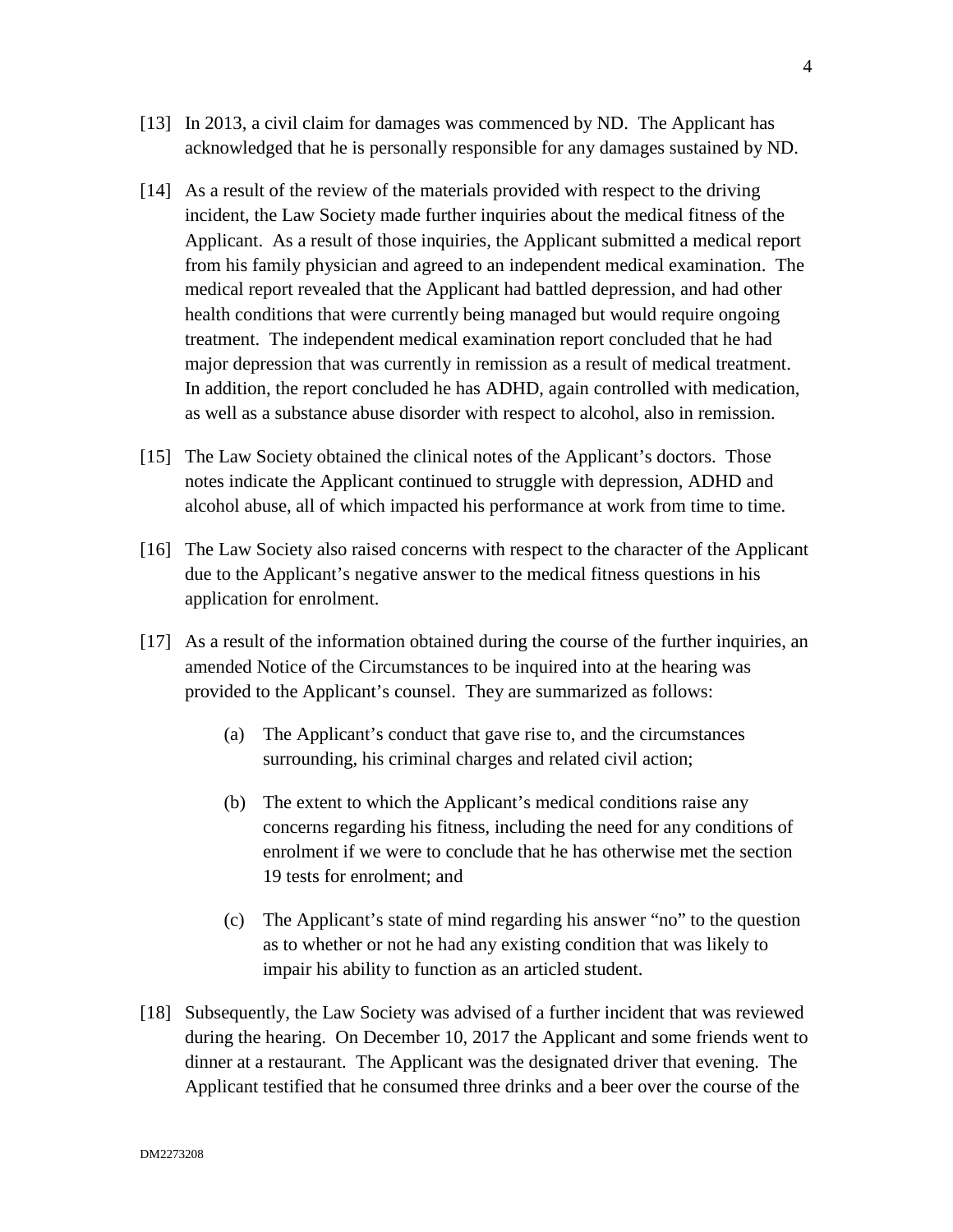dinner. He testified that, in his opinion, he was not intoxicated. He was stopped by the police who had been contacted by a member of the restaurant staff indicating that an impaired driver had left the restaurant. As a result, he was issued an immediate roadside prohibition (IRP). The IRP was overturned on review.

## **ISSUES**

[19] There are two issues:

- (a) Should the Applicant be permitted to enrol in the Law Society Admission Program (LSAP) as an articled student pursuant to section 19 of the Act?
- (b) If the answer to (a) is yes, what conditions, if any, should be imposed?

## **THE LAW**

- [20] Section 19 of the *Legal Profession Act* provides as follows:
	- 19(1) No person may be enrolled as an articled student, called and admitted or reinstated as a member unless the benchers are satisfied that the person is of good character and repute and is fit to become a barrister and a solicitor of the Supreme Court.
- [21] The Applicant bears the burden of proving he is of good character and repute and fit to become a barrister and a solicitor. The standard of proof is on a balance of probabilities. (*Law Society of BC v McOuat*, 2001 BCCA 104, 84 BCLR (3d) 242).
- [22] In applying the section 19 criteria, the Panel must bear in mind the obligation of the Law Society under section 3 of the Act to uphold and protect the public interest by, amongst other things, ensuring the integrity and competence of lawyers. This obligation is supported by section 19, which requires the Law Society to ascertain whether or not the Applicant is of good character and repute and at the same time fit to become a barrister and a solicitor of the Supreme Court.
- [23] There have been a number of decisions over the years that provide guidance on how to apply the section 19 criteria. Most recently, there was a useful review of those decisions in *Law Society of BC v. de Jong*, 2017 LSBC 44. In that decision, the panel considered the application for enrolment of an applicant who had been involved in extensive criminal activity. The panel concluded that, at the time of the application, the applicant had met the onus of establishing that she was sufficiently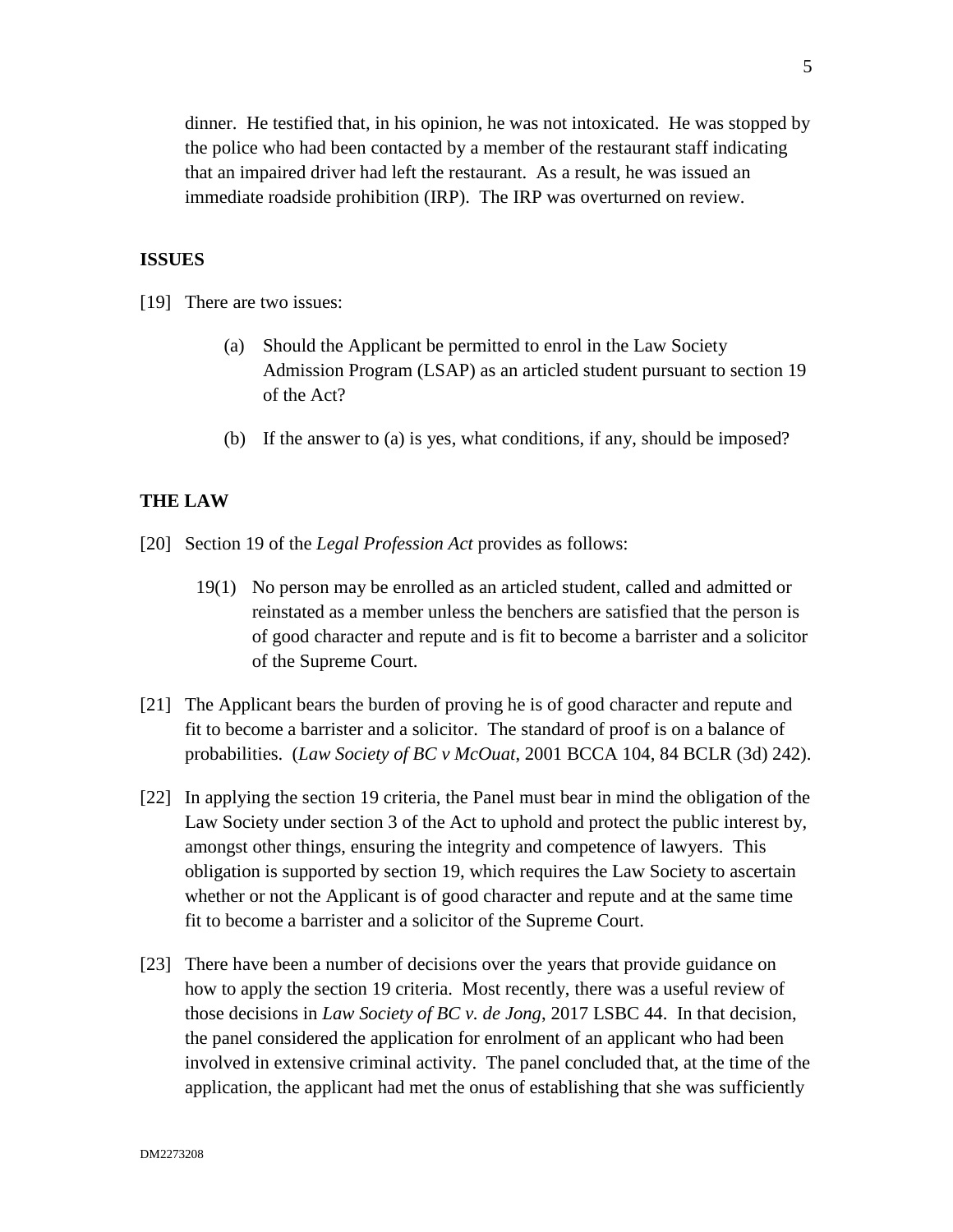of good character and repute to be admitted into the LSAP and become an articled student.

- [24] In reaching that decision, the panel reviewed with approval (as have many panels) the discussion of good character contained in the article entitled "What is Good Character" by Mary Southin, QC (as she then was) found in *The Advocate* (1977) v. 35 at 129. Ms. Southin expressed the view that character within the meaning of the *Legal Profession Act* comprises those qualities that may reasonably be considered relevant to the practice of law, including: "an appreciation of the difference between right and wrong; the moral fibre to do that which is right, no matter how uncomfortable the doing may be and not to do that which is wrong no matter what the consequences may be to oneself; and a belief that the law, at least so far as it forbids things which are *malum in se*, must be upheld and the courage to see that it is upheld."
- [25] Repute generally refers to the reputation, respectability and esteem in which a person is held. After considering the definitions of repute and reputation, Ms. Southin went on to conclude that, in answering the question of good repute, it is necessary to consider whether a right-thinking member of the community would consider the applicant of good repute.
- [26] At paras. 119 to 135, the panel in *de Jong* engaged in an extensive review of a number of authorities that addressed the issues of previous criminal conduct, rehabilitation and current good character. It concluded in para. 156 that the existence of a prior criminal record, even involving serious offences, does not, in and of itself, prevent an applicant from satisfying the good character test.
- [27] The panel in *de Jong* concluded that, despite the extensive criminal activity of the applicant, she met the test of good character and repute in view of the many steps of rehabilitation taken by the applicant. The factors that the panel considered relevant included the insight the applicant had about her past conduct and the fact that she did not seek to minimize or excuse her conduct, her forthright and honest description of her past conduct with those that supported her in her application, her academic success, her volunteer work and the support and confidence of those she had worked with in a professional context.

# **EVIDENCE**

[28] As described above, the Applicant was driving with his father and two friends. The initial objective was to attend his grandparents' house for a religious function. On the way, his father received a call from his sister, the Applicant's aunt, who was to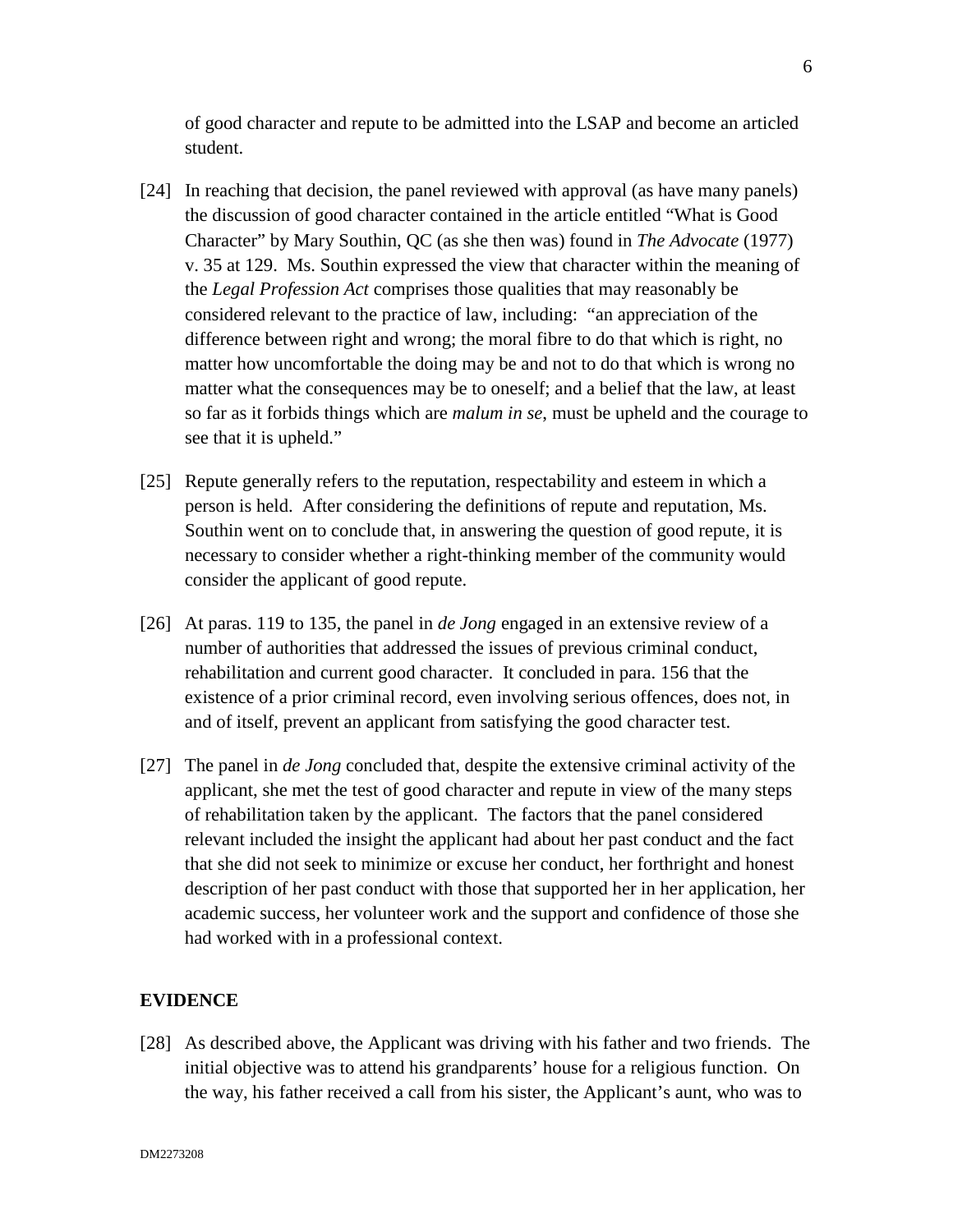meet with an individual with whom she had a business arrangement with respect to which there was a monetary disagreement. The Applicant was then asked to drive to a restaurant where the meeting was to take place. As he was pulling into the parking lot, his aunt phoned his father again. His father advised that the individual with whom the aunt was to meet was refusing to attend the meeting and was leaving the restaurant and parking lot. He was told to stop the vehicle. The Applicant started to follow the individual in his truck. After chasing the vehicle and in attempting to pass it, he brushed the side of the other vehicle and ended up rolling his vehicle into the ditch. The police attended, and he was arrested and ultimately charged with the three offences described above.

- [29] The Applicant pleaded guilty to the dangerous driving charge on January 8, 2013. In speaking to sentence, his counsel made reference to the unfortunate death of the Applicant's brother and the fact that the Applicant suffered from depression resulting in his taking time off from his education studies. The Applicant was fined \$2,000 and prohibited from driving for a year.
- [30] The Applicant's actions were in breach of his insurance coverage. He therefore has entered into a payment program with ICBC for the damages sustained by the vehicles. In 2013, a civil action was commenced against him. He is not insured with respect to that claim. He acknowledges that he will be responsible for any damages awarded.
- [31] The Applicant admitted that, in following the other vehicle, he was driving over the speed limit and in an unsafe manner. He acknowledged that he endangered other drivers on the road. He expressed embarrassment about his behaviour. He expressed the view that, as a result of considering his behaviour and what he had learned as a result of his studies, he would not behave in a similar manner. In saying that, he accepted full responsibility for his behaviour.
- [32] The Applicant provided full details of the incident that gave rise to the criminal charges and the civil claim. After the Credentials Committee reviewed the materials, it decided to refer the application to a hearing. Counsel for the Law Society, after reviewing the materials, noted the reference to depression in the submission on sentencing. As a result, she made further inquiries with respect to that.
- [33] The Applicant provided a detailed report from his doctor. The medical report established that the Applicant had suffered and continued to suffer from depression and had been diagnosed with ADHD with respect to which he received treatment. The report also indicated that the Applicant had from time to time engaged in excessive consumption of alcohol.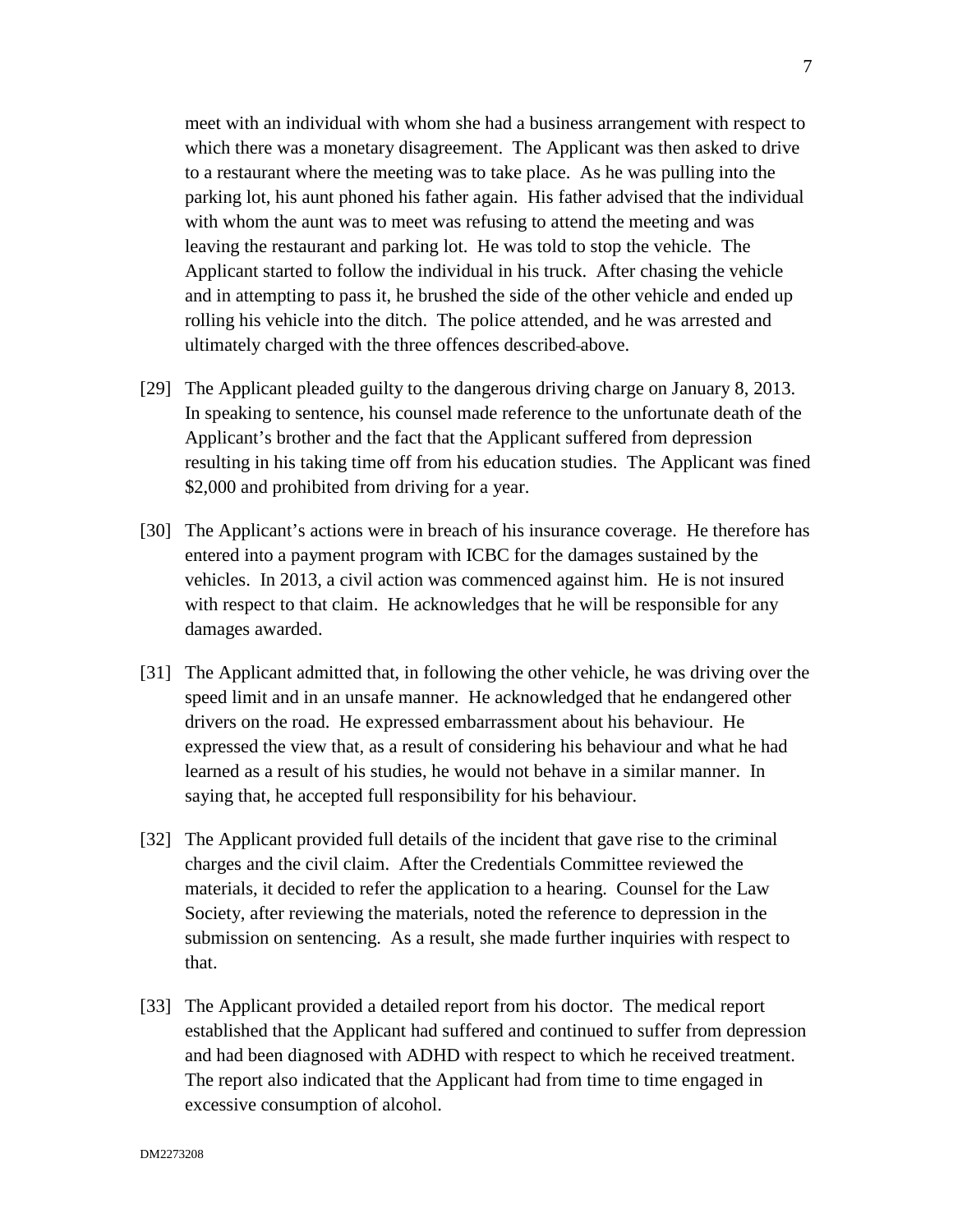- [34] The Law Society was also provided with the Applicant's clinical notes from two of his treating physicians. He was cross-examined with respect to the notes. The notes indicated that he suffers from depression and had trouble with the medical treatment program at various points in time. The notes also indicated that, from time to time, the Applicant had difficulty working and with alcohol abuse. From time to time he had difficulty attending work on time, and his symptoms were impacting his performance at work.
- [35] The Law Society subsequently arranged for the Applicant to be assessed by a psychiatrist with respect to his mental health, his ADHD and his treatments. The psychiatrist expressed an opinion on the Applicant's current mental condition and his ability to function as an articled student and lawyer. In addition, the psychiatrist made recommendations, as requested, for ongoing treatment to ensure that he would have the ability to carry out the functions normally required of an articled student or lawyer.
- [36] The diagnosis of the psychiatrist was that the Applicant suffered from major depression, recurrent (in medical remission) ADHD mixed and controlled with medication and had a Substance Abuse Disorder, specifically alcohol, again in remission. He went on to express the opinion that the Applicant is capable of performing as a lawyer but would need to remain compliant with his medication and follow up with treatment. He went on to make some recommendations with respect to ongoing treatment.
- [37] In addition to the forgoing, the Law Society was advised by the Applicant's counsel that the Applicant had received an IRP on December 10, 2017. He had attended dinner with some friends. They had agreed that he would be the designated driver. Despite that, he consumed three drinks and a beer during the course of the meal. As a result of a report from the staff at the restaurant, the police pulled over the vehicle that the Applicant was driving. He attempted to provide a breath sample but was unsuccessful. He then was issued an IRP which was successfully appealed, and the driving prohibition and other penalties were revoked.
- [38] The Applicant indicated that he did not think that he was impaired given the period of time during which he drank and his weight at the time. He indicated that he had never been told by any medical practitioner that he was not allowed to drink while on medication. In his view, depending on his mood, he was able to drink while on medication.
- [39] The Applicant attended Simon Fraser University and obtained his Bachelor of Arts in 2011. Subsequent to the criminal charges in 2011, the Applicant attended Bond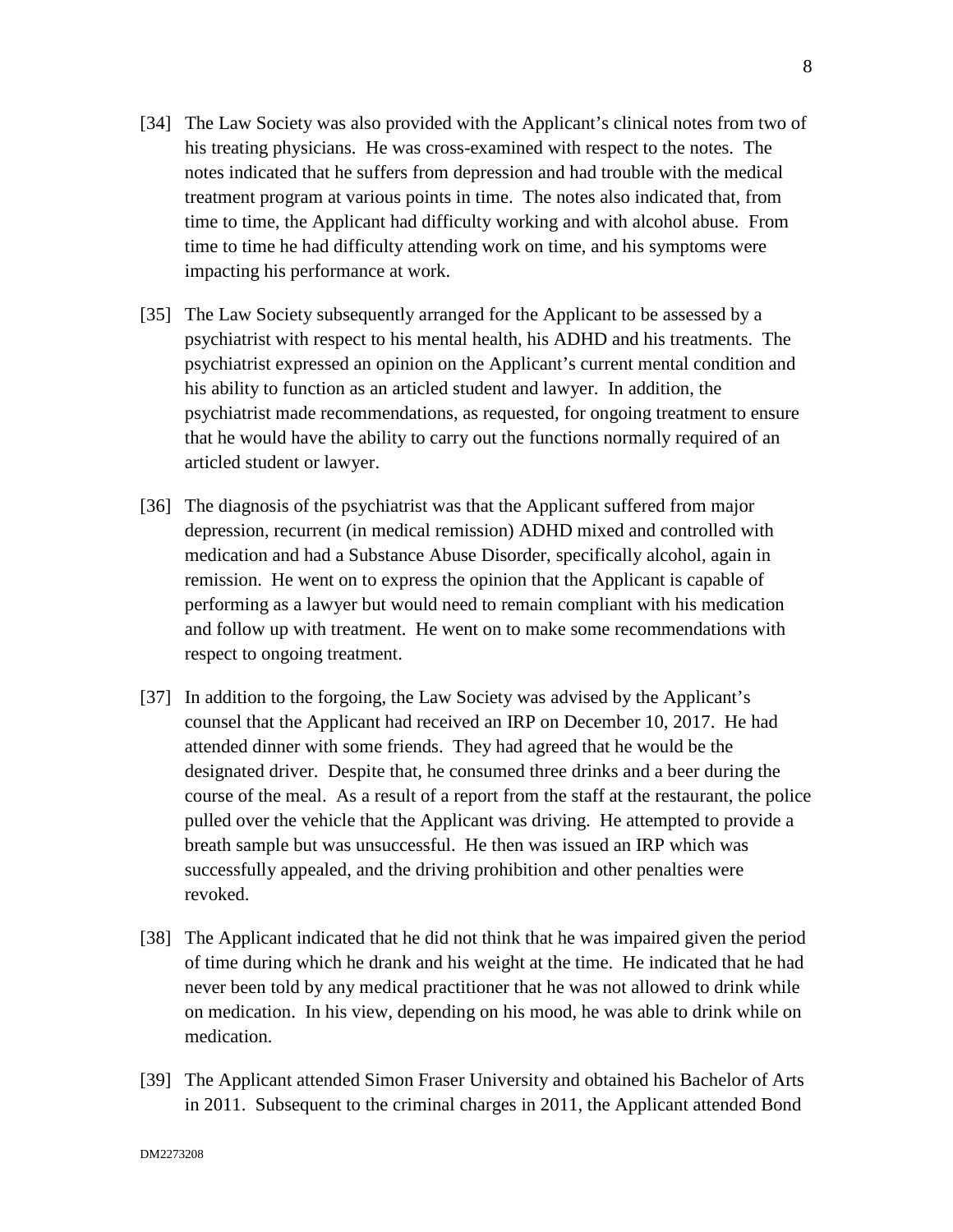University in Australia, obtaining his Masters of Criminology in 2013 and his Juris Doctor in 2015.

- [40] At Simon Fraser University, the Applicant was active in the Political Science Student Union. While at Bond University he was active in the Canadian Law Student Association where he offered assistance to new students. He also acted as an Administrative Law Clinic Assistant with the Queensland Public Law Interest Public Clearing House for a period of time.
- [41] The Applicant has actively volunteered in the community. He has been active as a volunteer at a community centre and has volunteered serving free food to the Vancouver Downtown Eastside homeless population. He has also been active in a constituency office during the election. He recently volunteered during the Provincial election, assisting with campaigning, processing and analyzing data, and training volunteers. The Panel was provided with a number of reference letters. A review of the letters indicates the Applicant shared the details of the 2011 charges with the authors of the letters. Despite those details, the authors supported his application indicating that, in their view, his actions were inconsistent with the individual they knew.
- [42] One of the letters provided was from a lawyer who has offered the Applicant an articling position if his application is successful. [The lawyer] also gave evidence at the hearing. He had been provided with the details that gave rise to the criminal charges before making his decision to offer employment. [The lawyer] first was introduced to the Applicant when he also volunteered during the 2015 Federal election. As a result, [the lawyer] worked with the Applicant who helped him with his obligations. [The lawyer] was impressed with how hard he worked and his knowledge of what needed to be done. Subsequently they discussed the possibility of the Applicant articling with him. The Applicant made a full disclosure of the criminal charges. While the National Committee on Accreditation application was pending, the Applicant volunteered in the lawyer's office. Once the hearing into the Applicants application was ordered by the Credentials Committee, [the lawyer] obtained permission from the Law Society to continue to engage the Applicant. He worked closely with the Applicant. He described the Applicant as a hard worker who paid attention to details. He did not think there were any issues with respect to integrity. During cross-examination, he confirmed that, in his view, the 2011 incident was not reflective of how he thought the Applicant would react as a student or lawyer. He was willing to employ the Applicant as an articled student.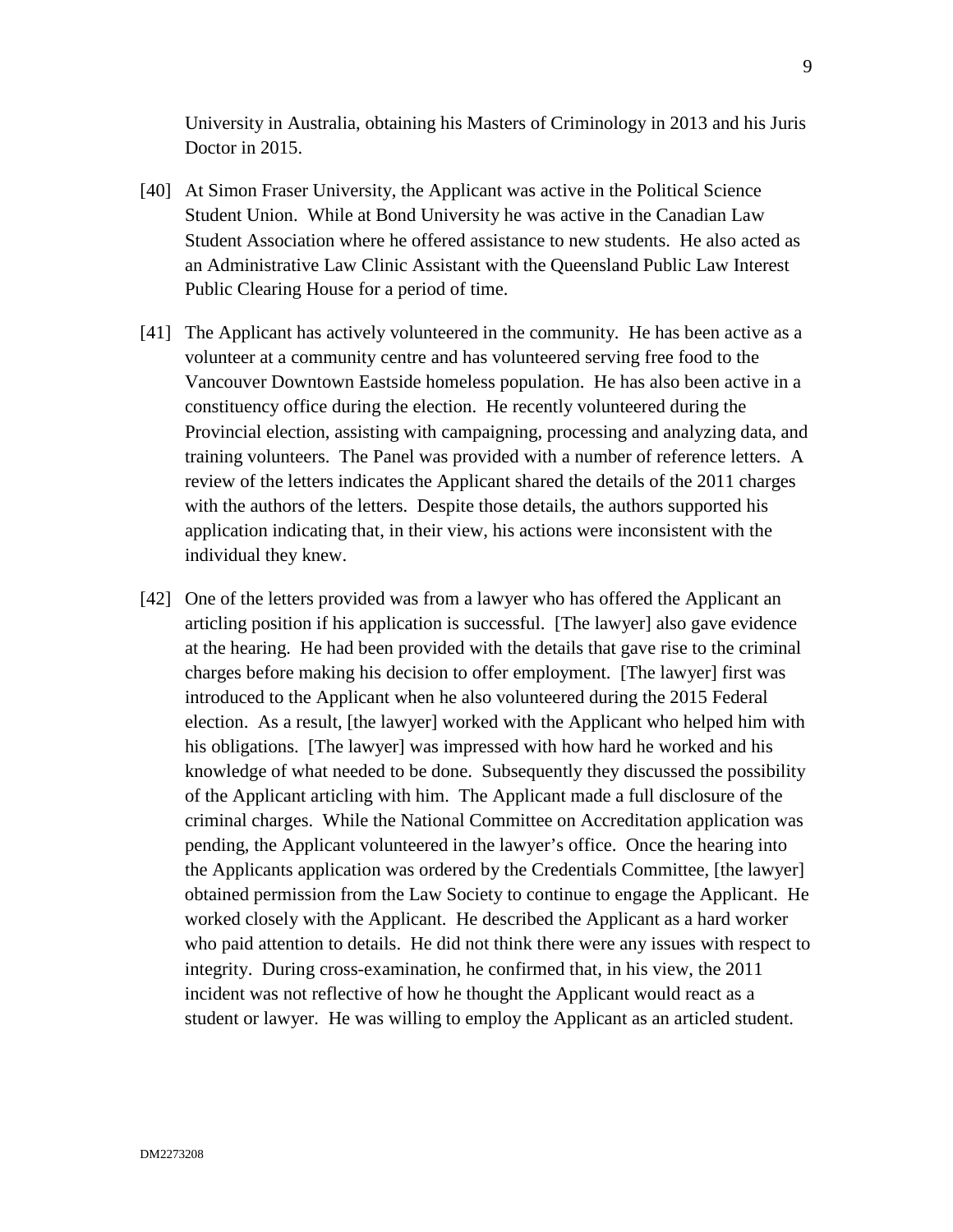## **ANALYSIS AND DECISION**

- [43] The first issue to be decided is whether or not the Applicant should be permitted to enrol as an articled student.
- [44] The Applicant's prospective principal gave evidence that this Panel found most useful in deciding whether or not the Applicant was of good character and repute. He had a favourable assessment of the Applicant, having worked with him initially during the Federal election and then when the Applicant volunteered in his office. We found that [the lawyer] was a thoughtful and credible witness. As was the case in other applications for enrolment, the Panel is satisfied that a principal's assessment of an Applicant's character and his willingness to continue to employ the Applicant is likely the best evidence in respect to character. (*Law Society of BC v. Tedham*, 2014 LSBC 34, *Law Society of BC v. Gill*, 2015 LSBC 16, *de Jong*)
- [45] The Panel carefully considered the incident that gave rise to the charges in 2011. Although serious, this single incident that occurred seven years ago is not, in isolation, determinative of the Applicant's character. It does demonstrate bad judgment. It raises concerns with respect to how the Applicant would react in the face of other stresses. However, we compared this incident, although serious, with the cases in which other applicants have a more significant serious and prolonged criminal history and nonetheless, were considered to be of sufficient good character for admission to the LSAP. (*Law Society of BC v. Mangat*, 2013 LSBC 20, *Law Society of Upper Canada v. Schuchert*, 2001 CanLII 21499, [2001] LSDD No. 13, *de Jong*).
- [46] Since the incident that gave rise to the criminal charges, the Applicant has successfully completed his education, engaged in meaningful volunteer work, and thought carefully about his actions. He has acknowledged the inappropriateness of his actions and has testified that now he would not have acted in the manner that he did. We accept that he has a better understanding of his responsibilities than he exhibited in 2011.
- [47] We also considered the IRP. The Applicant justified his drinking despite being the designated driver on the evening in question, on the basis that he was never expressly told by any medical practitioner that he was not to drink while on medication. In his view, depending on his mood, he was able to drink while on medication. This raised a concern on the part of the Panel with respect to his judgment. He was the designated driver. Drinking in those circumstances revealed a lack of judgment. However, that lack of judgment was not sufficient to lead to the conclusion that he lacked the character required by section 19.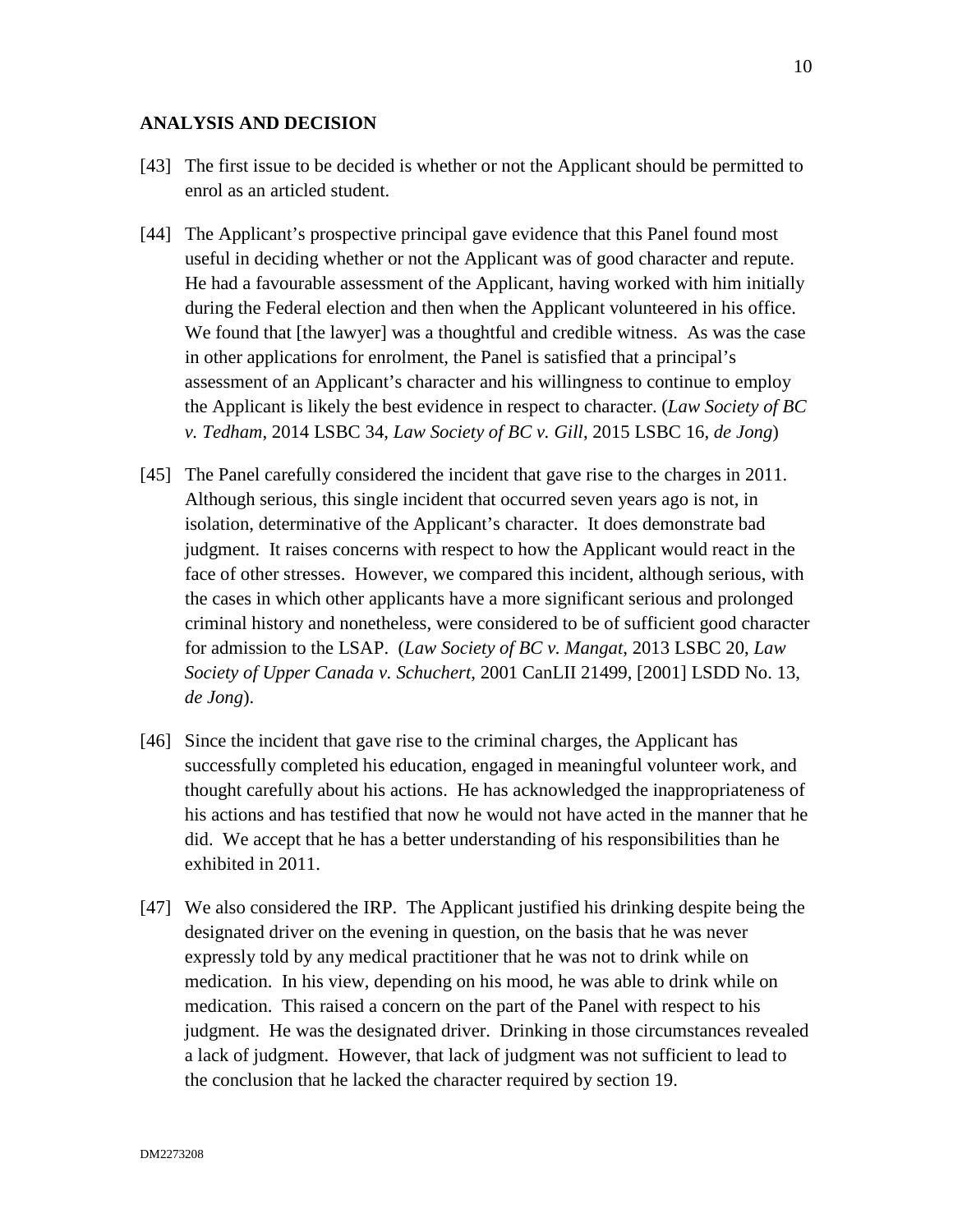- [48] The Applicant answered "no" to the following question contained in Schedule A to his Application:
	- 4) Based on your personal history, your current circumstances or any professional opinion or advice you have received, do you have any existing condition that is reasonably likely to impair your ability to function as an articled student?
- [49] The Applicant testified that he believes he answered the medical fitness questions correctly. He testified that he believes that his answer is correct on the basis that, as long as he was medicated, in his view his then-existing medical conditions were not "reasonably likely to impair (his) ability to function as an articled student." His evidence respecting his answer to question 4 suggests he takes a very narrow view of what it means to have a condition that is reasonably likely to impair his ability to function as an articled student. However, he explained that, as he was and is being successfully treated for his depression and ADHD, the answer was correct. If it had not been for the further inquiries made by Law Society counsel, his condition, which, without treatment, would negatively affect his ability to article and practise, would not have come to light. The Law Society is entitled to expect that applicants will answer all questions candidly and truthfully. However, we accept his explanation as the question is open to that possible interpretation.
- [50] In the result, bearing in mind the Applicant's steps at rehabilitation, his candid admission with respect to the mistake he made in 2011, our view of the IRP and his answer to question 4, and the evidence of his future principal, we have concluded that the Applicant is of current good character and repute and fit to become a barrister and a solicitor of the Supreme Court.
- [51] That conclusion requires the Panel to consider what conditions, if any, should be imposed in order for the Applicant to enrol in the LSAP as an articled student.
- [52] The medical evidence establishes that the Applicant suffers from major depression and ADHD and has a substance abuse disorder. However, the Law Society obtained an assessment from a psychiatrist familiar with the requirements of articling and the practice of law. The opinion was that the Applicant's major depression was in remission and that his ADHD was controlled by medication. The diagnosis was that the Applicant's abuse of alcohol was limited in scope but that he met the criteria of having a substance abuse disorder.
- [53] The psychiatrist expressed the opinion the Applicant is capable of performing as a lawyer. However, that opinion was qualified by the need for the Applicant to remain compliant with his medications as well as participating in psychiatric,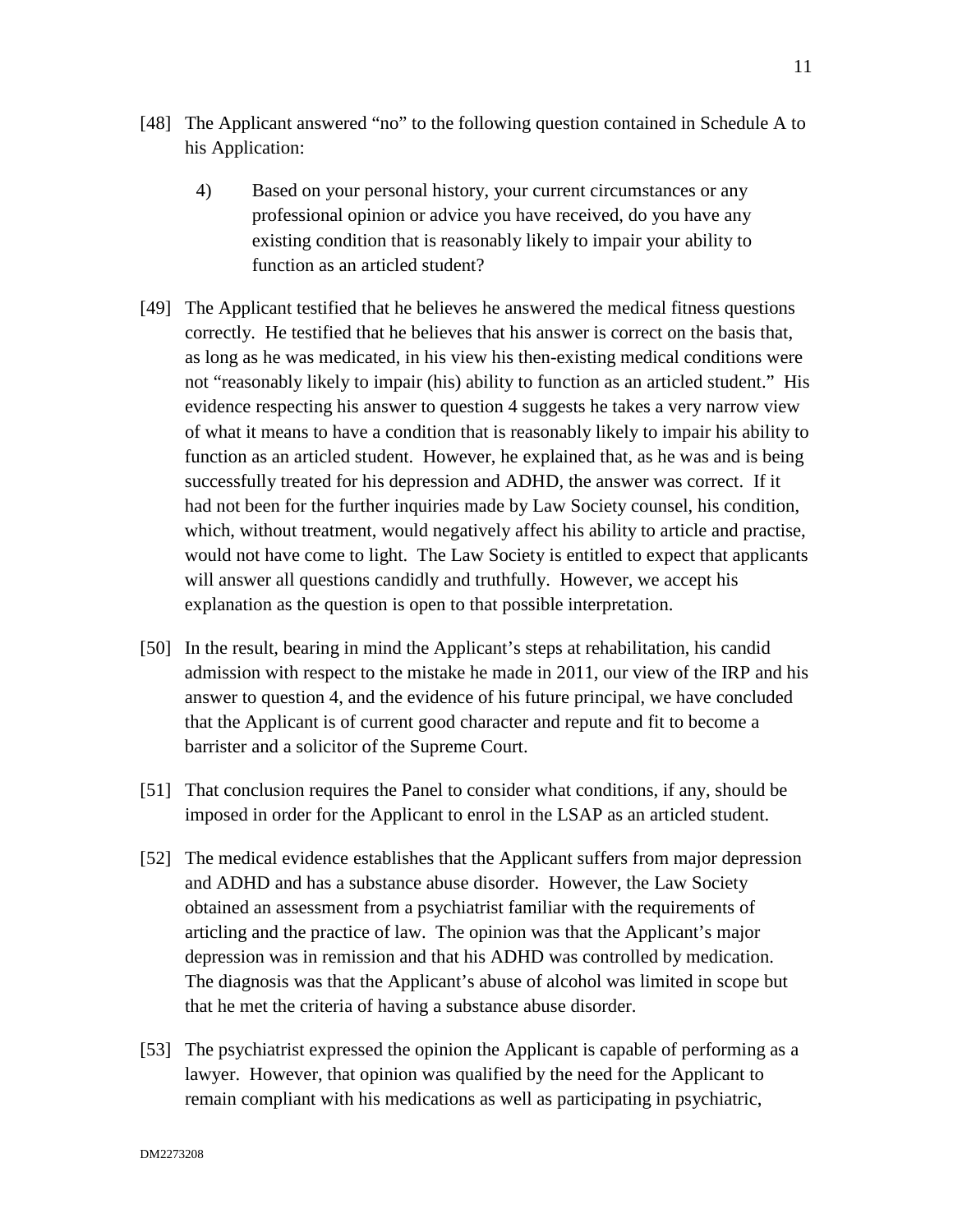medical and counselling follow-up. The evidence established that, if he was to not comply with his medication regime or if he returned to a pattern of binge alcohol consumption, his functioning would significantly deteriorate.

- [54] We have concluded that the Applicant is fit to be enrolled in the LSAP as an articled student. However, we further conclude that certain conditions should be imposed. This is to ensure that the Applicant will maintain his fitness to be able to fulfill the role of an articling student. We are satisfied that the conditions proposed by counsel, and agreed to by the Applicant, will provide reasonable assurance that objective will be achieved.
- [55] This Panel therefore orders that the Applicant be enrolled in the LSAP on the following conditions:
	- (a) The Applicant will continue treatment and counselling for the medical issues outlined in the report of Dr. Janke dated October 13, 2018 (the "Janke Report"), with his physicians, or any other physician(s) to whom he may be referred (the "Treating Physicians") and comply with the treatment plans, including medications and advice regarding alcohol consumption (the "Treatment Plans"), recommended by the Treating Physicians;
	- (b) In addition to continuing treatment and counselling by his Treating Physicians, he will be monitored by Dr. Janke or any other registered psychiatrist to whom he is referred (the "Psychiatrist");
	- (c) At the end of his articling term and prior to submitting to the Law Society his application for call and admission, the Applicant will submit a further report to the Law Society from Dr. Janke or the Psychiatrist that provides an update to the Janke Report and confirms that he has continued to comply with the Treatment plans (the "Follow-up Report");
	- (d) The Follow-up Report will be provided for consideration by the Credentials Committee when determining his application for call and admission;
	- (e) He will immediately instruct his Treating Physicians and/or the Psychiatrist to report to the Law Society any relapse or material noncompliance with his Treatment Plans;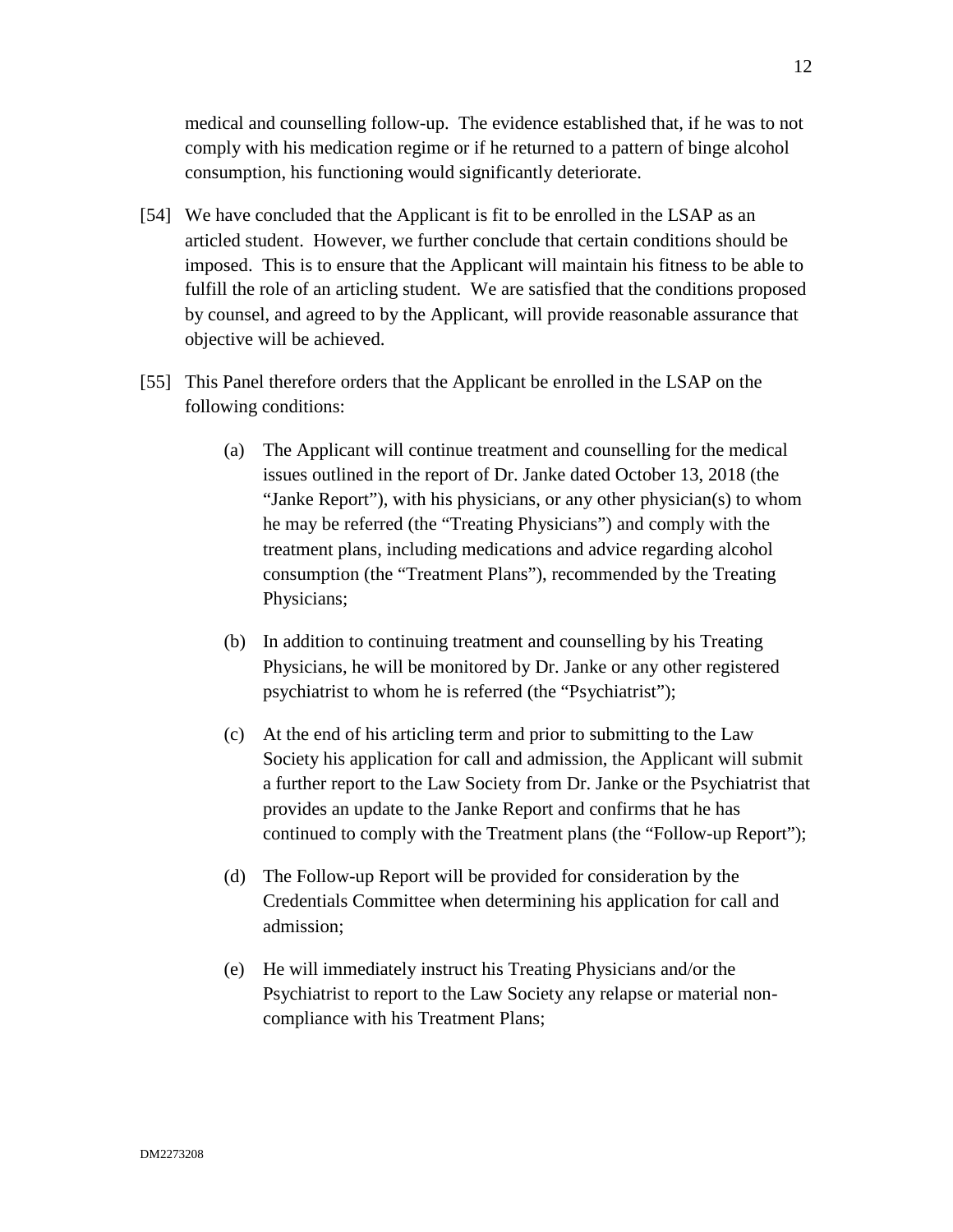- (f) He will provide a copy of this Hearing Panel's order and written decision to his principal, or any new principal, prior to entering into an articling agreement with that principal.
- [56] We do not have the jurisdiction to impose conditions with respect to the Applicant as a practising lawyer if he successfully completes his articles. However, we can make recommendations to the Credentials Committee.
- [57] Therefore this Panel also recommends that the Credentials Committee approve any application for call and admission only if the Applicant agrees to the continuation of the above conditions for a minimum of three years following his call and admission and continuing thereafter until expressly released by the Credentials Committee, subject to the following modifications:
	- (a) A Follow-up Report, as referred to above, will be provided to the Credentials Committee every 12 months;
	- (b) If the Credentials Committee has any concerns about the annual Followup Reports, the Credentials Committee has the right, at its own expense, to require the Applicant to submit to a formal updated independent medical examination by a mutually agreed upon psychiatrist before releasing the Applicant from these conditions; and
	- (c) The Applicant will provide a copy of this Hearing Panel's order and written decision, as well as the decision of the Credentials Committee or future panel related to his application for call and admission, to any prospective employer.

# **CONCLUSION AND OTHER ORDERS**

- [58] For the reasons set out, the Panel concludes that the Applicant has satisfied the onus of demonstrating, on a balance of probabilities, that he is of sufficient good character and repute to be admitted into the LSAP but with conditions as set out above. If he successfully completes the LSAP, we recommend that the Credentials Committee impose the conditions we have outlined above.
- [59] The Panel did not receive submissions on costs. If an agreement cannot be reached with respect to costs, we request submissions on this issue within 30 days of the issuance of this decision.
- [60] The Applicant requested an order under Rule 5-8 (2) that certain documents not be made available to the public given their confidential nature (commonly referred to